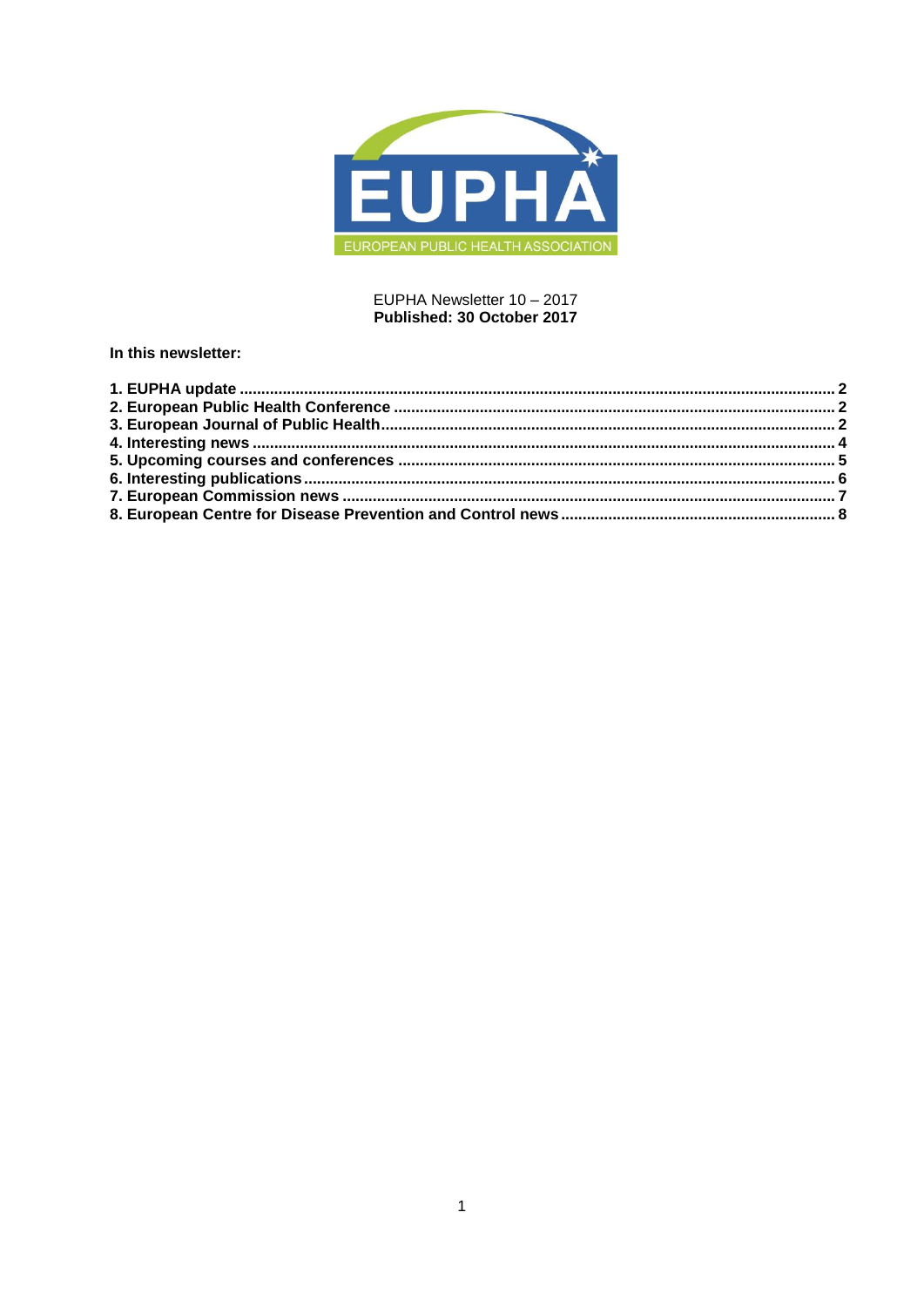# <span id="page-1-0"></span>**1. EUPHA update**

## **Successful V4 Conference in Prague**

On the 19-20 October, the 3rd V4 Conference on Public Health was organised in Prague. Martin Dlouhy, president of the Czech Society of Social Medicine, was the organiser of this event. Over 70 public health professionals from the Czech Republic, Hungary, Slovakia and Poland exchanged information on public health research, policy and practice. The presidents of all national public health associations were present as well, showing the importance of this regional meeting. In the closing ceremony, Prof Roza Adany, president of the Hungarian association, invited all participants to the planned 4th V4 meeting in Debrecen, Hungary in May 2019.

## **European public health: then, now and the future 25 years of EUPHA**

The European Journal of Public Health published a new supplement to celebrate EUPHA's 25th anniversary. EUPHA asked some of its members, all experts in their fields, to reflect upon the main public health issues facing Europe and the added value of the European collaboration that we have worked on together during this time. [The result](https://academic.oup.com/eurpub/issue/27/suppl_4) is an overview of public health in Europe—the wider Europe—with the evidence-base needed to address the key challenges, and how we can work together to take (European) public health forward over the next 25 years.

## **EUPHA on its way to the 10th European Public Health Conference in Stockholm**

EUPHA, EUPHA members and EUPHA office are all preparing to travel to Stockholm to attend the 10<sup>th</sup> European Public Health Conference. During the Stockholm 2017 conference, EUPHA will celebrate its 25<sup>th</sup> anniversary. The EUPHA Sections, EUPHA pillar advisors and EUPHA Executive Council are all looking forward to a fully packed programme with a large number of presentations linked to EUPHA's activities in 2017 and plans for 2018.

# <span id="page-1-1"></span>**2. European Public Health Conference**





**10th European Public Health Conference: 'Sustaining resilient and healthy communities', Stockholmsmässan, Stockholm, 1 - 4 November 2017**

## *STOCKHOLM 2017: EVERYBODY WILL BE THERE*

Starting on the  $1<sup>st</sup>$  of November early morning with a full pre-conference programme, the  $10<sup>th</sup>$ European public health Conference in Stockholm has a fully packed programme. With 1'922 registrations today, the Stockholm 2017 conference will be the largest conference we have organised so far.

The [Stockholm Declaration](https://eupha.org/advocacy-by-eupha) – on sustaining resilient and healthy communities – was set up by EUPHA and the Swedish Association of Social Medicine and has already been supported by a large number of actors at national and international level.

# <span id="page-1-2"></span>**3. European Journal of Public Health**



[The European Journal of Public Health](http://eurpub.oxfordjournals.org/) is a multidisciplinary journal in the field of public health.

The EJPH is published bimonthly. The journal provides a forum for discussion and debate of current international public health issues with a focus on the European region. In 2017, the impact factor of the journal is at 2.431. The 5-year impact factor is 2.664.

The EJPH is the official journal of EUPHA.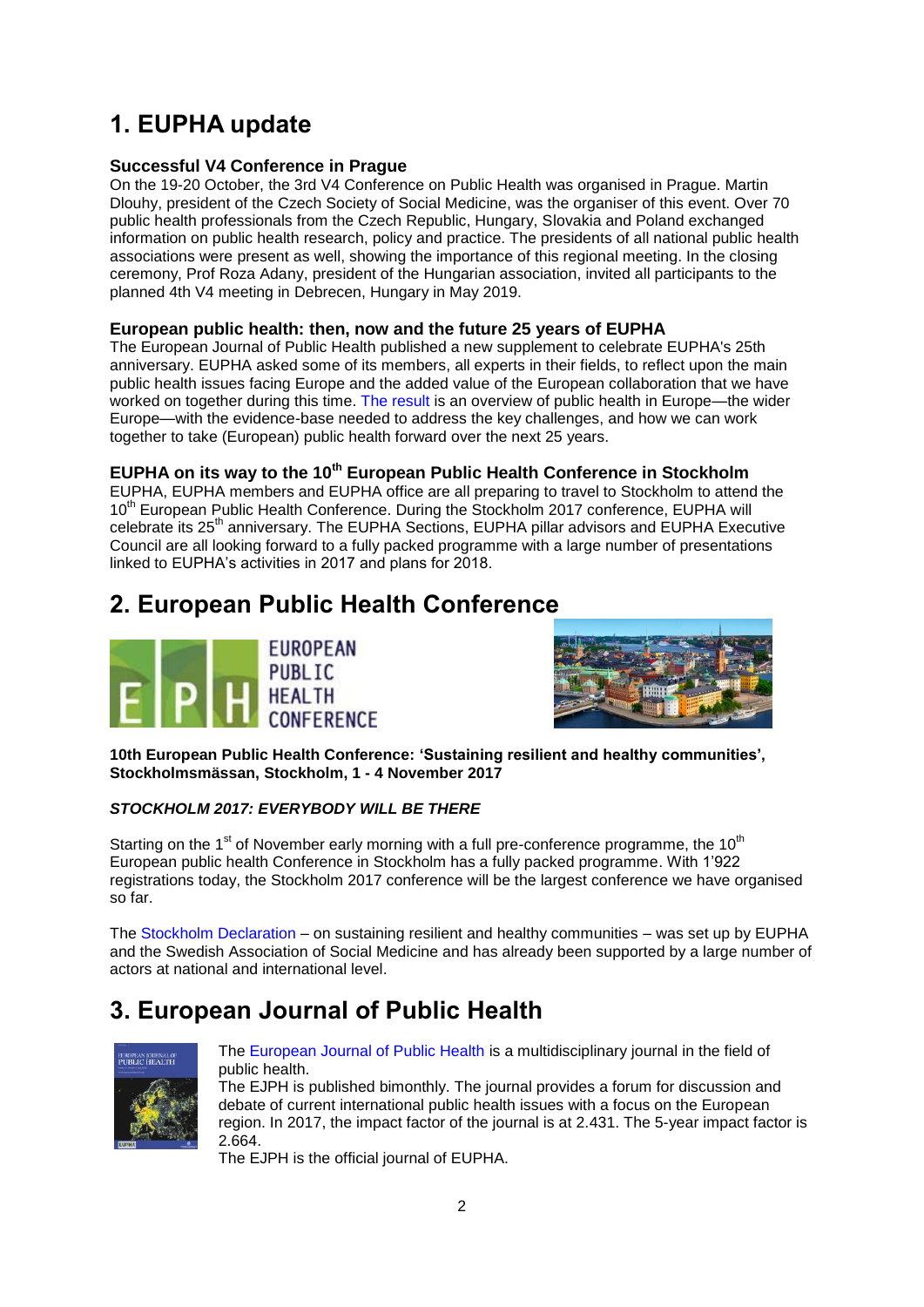#### **Volume 27 Issue suppl\_4:**

#### **Supplement Papers**

[Celebrating EUPHA's 25th anniversary](http://click.skem1.com/click/k4y17-c2yz1k-63tm46v7/) [Natasha Azzopardi-Muscat;](http://click.skem1.com/click/k4y17-c2yz1l-63tm46v8/) [Martin McKee;](http://click.skem1.com/click/k4y17-c2yz1m-63tm46v9/) [Peter Allebeck;](http://click.skem1.com/click/k4y17-c2yz1n-63tm46v0/) [Dineke Zeegers Paget](http://click.skem1.com/click/k4y17-c2yz1o-63tm46v1/) [\[Article\]](http://click.skem1.com/click/k4y17-c2yz1l-63tm46v8/)

[EUPHA, a timely adventure](http://click.skem1.com/click/k4y17-c2yz1p-63tm46v2/) [Louise J. Gunning-Schepers](http://click.skem1.com/click/k4y17-c2yz1q-63tm46v3/) [\[Article\]](http://click.skem1.com/click/k4y17-c2yz1q-63tm46v3/)

[The epidemiological transition in Eastern and Western Europe: a historic natural experiment](http://click.skem1.com/click/k4y17-c2yz1r-63tm46v4/) [Marina Karanikolos;](http://click.skem1.com/click/k4y17-c2yz1s-63tm46v5/) [Roza Adany;](http://click.skem1.com/click/k4y17-c2yz1t-63tm46v6/) [Martin McKee](http://click.skem1.com/click/k4y17-c2yz1u-63tm46v7/) [\[Article\]](https://doi.org/10.1093/eurpub/ckx158)

[Demographic trends and public health in Europe](http://click.skem1.com/click/k4y17-c2yz1v-63tm46v8/) [Kathleen England;](http://click.skem1.com/click/k4y17-c2yz1w-63tm46v9/) [Natasha Azzopardi-Muscat](http://click.skem1.com/click/k4y17-c2yz1x-63tm46v0/) [\[Article\]](http://click.skem1.com/click/k4y17-c2yz1v-63tm46v8/)

[Nordic paradox, Southern miracle, Eastern disaster: persistence of inequalities in mortality in Europe](http://click.skem1.com/click/k4y17-c2yz1y-63tm46v1/) [Johan P. Mackenbach](http://click.skem1.com/click/k4y17-c2yz1z-63tm46v2/) [\[Article\]](http://click.skem1.com/click/k4y17-c2yz1z-63tm46v2/)

Austerity and health: the impact in the UK and Europe [David Stuckler;](http://click.skem1.com/click/k4y17-c2yz21-63tm46v0/) [Aaron Reeves;](http://click.skem1.com/click/k4y17-c2yz22-63tm46v1/) [Rachel Loopstra;](http://click.skem1.com/click/k4y17-c2yz23-63tm46v2/) [Marina Karanikolos;](http://click.skem1.com/click/k4y17-c2yz24-63tm46v3/) [Martin McKee](http://click.skem1.com/click/k4y17-c2yz25-63tm46v4/) [\[Article\]](https://doi.org/10.1093/eurpub/ckx167)

[Tobacco still a major killer—will we achieve the end game?](http://click.skem1.com/click/k4y17-c2yz26-63tm46v5/) [Luis Saboga-Nunes;](http://click.skem1.com/click/k4y17-c2yz27-63tm46v6/) [Diane Levin-Zamir](http://click.skem1.com/click/k4y17-c2yz28-63tm46v7/) ; [Vance Rabius](http://click.skem1.com/click/k4y17-c2yz29-63tm46v8/) [\[Article\]](http://click.skem1.com/click/k4y17-c2yz27-63tm46v6/)

[‗Du bist was du isst': challenges in European nutrition](http://click.skem1.com/click/k4y17-c2yz2a-63tm46v8/) policy [Alessandra Lafranconi](http://click.skem1.com/click/k4y17-c2yz2b-63tm46v9/) ; [Christopher A. Birt](http://click.skem1.com/click/k4y17-c2yz2c-63tm46v0/) [\[Article\]](http://click.skem1.com/click/k4y17-c2yz2b-63tm46v9/)

[Public mental health](http://click.skem1.com/click/k4y17-c2yz2d-63tm46v1/) [Jutta Lindert](http://click.skem1.com/click/k4y17-c2yz2e-63tm46v2/) ; [Johan Bilsen;](http://click.skem1.com/click/k4y17-c2yz2f-63tm46v3/) [Marija Jakubauskiene](http://click.skem1.com/click/k4y17-c2yz2g-63tm46v4/) **[\[Article\]](http://click.skem1.com/click/k4y17-c2yz2e-63tm46v2/)** 

[New challenges of public health: bringing the future of personalised healthcare into focus](http://click.skem1.com/click/k4y17-c2yz2h-63tm46v5/) [Walter Ricciardi;](http://click.skem1.com/click/k4y17-c2yz2i-63tm46v6/) [Stefania Boccia](http://click.skem1.com/click/k4y17-c2yz2j-63tm46v7/) [\[Article\]](https://doi.org/10.1093/eurpub/ckx164)

[Policy, politics and public health](http://click.skem1.com/click/k4y17-c2yz2k-63tm46v8/) [Scott L. Greer](http://click.skem1.com/click/k4y17-c2yz2l-63tm46v9/) ; [Marleen Bekker;](http://click.skem1.com/click/k4y17-c2yz2m-63tm46v0/) [Evelyne de Leeuw;](http://click.skem1.com/click/k4y17-c2yz2n-63tm46v1/) [Matthias Wismar;](http://click.skem1.com/click/k4y17-c2yz2o-63tm46v2/) [Jan-Kees Helderman](http://click.skem1.com/click/k4y17-c2yz2p-63tm46v3/) .. [\[Article\]](http://click.skem1.com/click/k4y17-c2yz2l-63tm46v9/)

[Towards an overarching European health information system](http://click.skem1.com/click/k4y17-c2yz2q-63tm46v4/) [Marieke Verschuuren;](http://click.skem1.com/click/k4y17-c2yz2r-63tm46v5/) [Annemiek van Bolhuis;](http://click.skem1.com/click/k4y17-c2yz2s-63tm46v6/) [Nicole Rosenkötter;](http://click.skem1.com/click/k4y17-c2yz2t-63tm46v7/) [Mariken Tijhuis;](http://click.skem1.com/click/k4y17-c2yz2u-63tm46v8/) [Hans van Oers](http://click.skem1.com/click/k4y17-c2yz2v-63tm46v9/) [\[Article\]](https://doi.org/10.1093/eurpub/ckx153)

[Ethics in public health: call for shared moral public health literacy](http://click.skem1.com/click/k4y17-c2yz2w-63tm46v0/) [Els L.M. Maeckelberghe](http://click.skem1.com/click/k4y17-c2yz2x-63tm46v1/) ; [Peter Schröder-Bäck](http://click.skem1.com/click/k4y17-c2yz2y-63tm46v2/) [\[Article\]](https://doi.org/10.1093/eurpub/ckx154)

[What role can civil society organizations have in European health policy?](http://click.skem1.com/click/k4y17-c2yz2z-63tm46v3/) [Dineke Zeegers Paget](http://click.skem1.com/click/k4y17-c2yz30-63tm46v0/) ; [Nina Renshaw;](http://click.skem1.com/click/k4y17-c2yz31-63tm46v1/) [Maaike Droogers](http://click.skem1.com/click/k4y17-c2yz32-63tm46v2/) [\[Article\]](http://click.skem1.com/click/k4y17-c2yz30-63tm46v0/)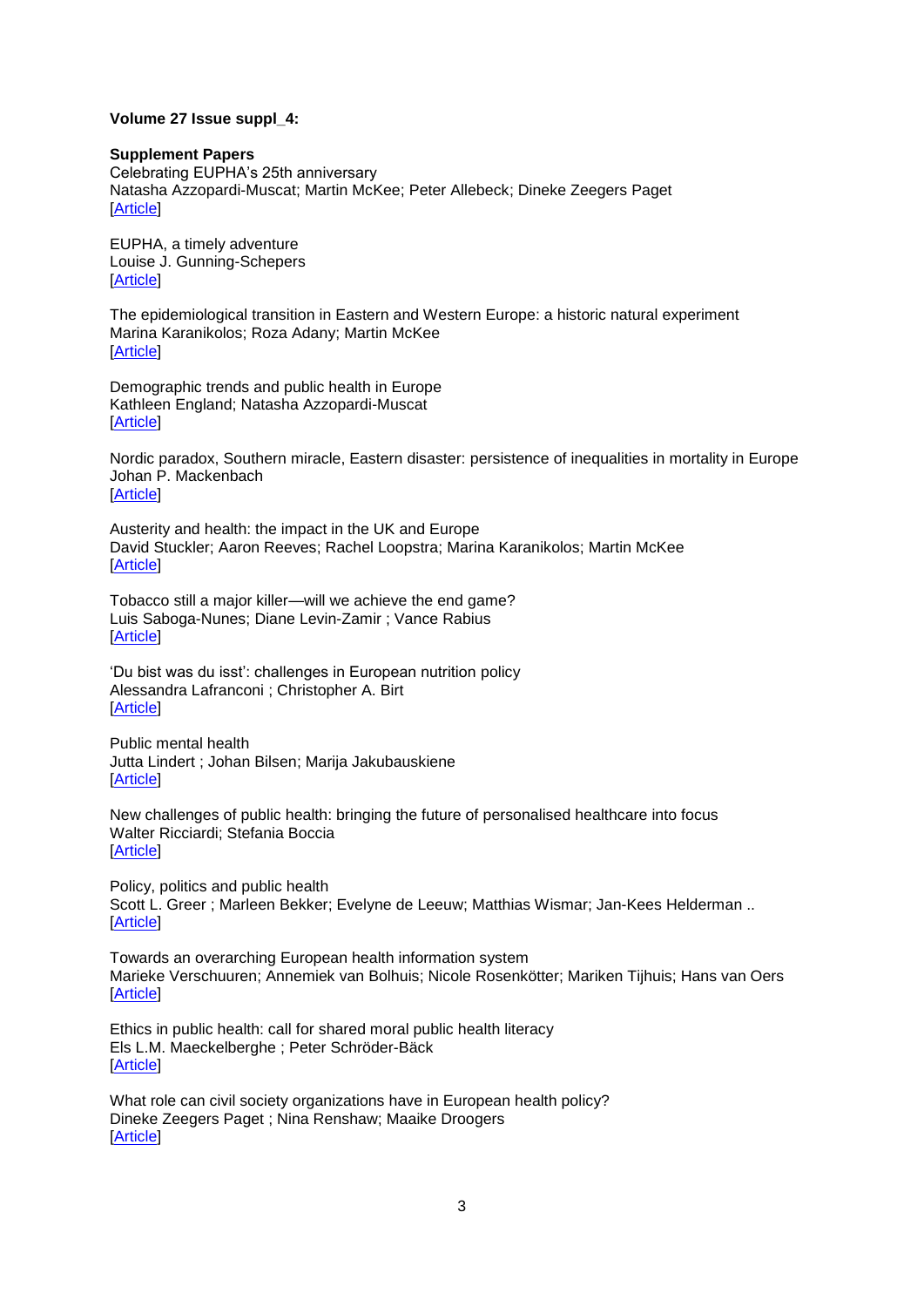[How to include public health practice and practitioners in a European Network](http://click.skem1.com/click/k4y17-c2yz33-63tm46v3/) [Silvio Brusaferro;](http://click.skem1.com/click/k4y17-c2yz34-63tm46v4/) [Pierfrancesco Tricarico](http://click.skem1.com/click/k4y17-c2yz35-63tm46v5/) **[\[Article\]](https://doi.org/10.1093/eurpub/ckx156)** 

## <span id="page-3-0"></span>**4. Interesting news**

### **Experts express concerns over infant mental health assessment**

Forty world experts on child development and mental health have released a joint statement calling for caution when applying an influential classification for assessing infant mental health and potential cases of abuse.

[https://www.sciencedaily.com/releases/20...](https://www.sciencedaily.com/releases/2017/10/171011120337.htm?utm_source=feedburner&utm_medium=email&utm_campaign=Feed%3A+sciencedaily%2Fscience_society%2Fpublic_health+%28Public+Health+News+--+Scien)

### **How the 1918 flu pandemic revolutionized public health**

Nearly 100 years ago, in 1918, the world experienced the greatest tidal wave of death since the Black Death, possibly in the whole of human history. We call that tidal wave the Spanish flu, and many things changed in the wake of it. One of the most profound revolutions took place in the domain of public health.

[https://www.smithsonianmag.com/history/h...](https://www.smithsonianmag.com/history/how-1918-flu-pandemic-revolutionized-public-health-180965025/)

### **Oxford team to test universal flu vaccine in world first**

A seasonal flu vaccine that would be the first in the world to fight all types of the virus is to be tested in a two-year clinical trial involving more than 2,000 patients by researchers in Oxford. [http://in.reuters.com/article/us-health-...](http://in.reuters.com/article/us-health-flu-vaccine/oxford-team-to-test-universal-flu-vaccine-in-world-first-idINKCN1C80NI?feedType=RSS&feedName=health&utm_source=Twitter&utm_medium=Social&utm_campaig)

### **Obesity in children and teens rose sharply worldwide over past 4 decades**

In just over four decades, obesity levels in children and teenagers have risen dramatically worldwide, though that rise has been far from uniform. In a new study published online Tuesday British researchers and the World Health Organization say those levels have plateaued lately in high-income countries, "albeit at high levels," while the rise in obesity rates has only accelerated in regions such as East Asia and Latin America.

[http://www.npr.org/sections/thetwo-way/2...](http://www.npr.org/sections/thetwo-way/2017/10/11/557093908/obesity-in-children-and-teens-rose-sharply-worldwide-over-past-4-decades)

### **Social acceptance more important than economic factors in fertility treatment availability**

A new British study has shed light on some of the reasons why Assisted Reproductive Technologies (ART) usage varies across Europe -- pinpointing moral and social acceptance of the treatment and religion as key. Scientists have, for the first time, assessed the relative importance of the role that economic, demographic and cultural normative factors play in the process. United Kingdom

[https://www.sciencedaily.com/releases/20...](https://www.sciencedaily.com/releases/2017/10/171006085927.htm?utm_source=feedburner&utm_medium=email&utm_campaign=Feed%3A+sciencedaily%2Fscience_society%2Fpublic_health+%28Public+Health+News+--+Scien)

### **Multiple research approaches are key to pandemic preparedness**

Preparedness in the face of major disease outbreaks can save thousands of lives. A new article examines the multifaceted nature of effective preparedness and the role that biomedical research plays. Specifically, the article examines three approaches to pandemic preparedness: pathogenspecific work, platform-based technologies, and prototype-pathogen efforts. [https://www.sciencedaily.com/releases/20...](https://www.sciencedaily.com/releases/2017/10/171005151143.htm?utm_source=feedburner&utm_medium=email&utm_campaign=Feed%3A+sciencedaily%2Fscience_society%2Fpublic_health+%28Public+Health+News+--+Scien)

#### **Pollution responsible for 16 percent of early deaths globally**

Diseases caused by pollution were responsible in 2015 for an estimated 9 million premature deaths -- 16 percent of all deaths worldwide, according to a report. [https://www.sciencedaily.com/releases/20...](https://www.sciencedaily.com/releases/2017/10/171020182513.htm?utm_source=feedburner&utm_medium=email&utm_campaign=Feed%3A+sciencedaily%2Fscience_society%2Fpublic_health+%28Public+Health+News+--+Scien)

**The end of pneumonia? New vaccine offers hope**

A new vaccine under development provoked an immune response to 72 forms of the bacteria that's responsible for pneumonia, sepsis and meningitis. That's up from the 23 forms of bacteria covered by current immunizations. The new vaccine, which represents the 'most comprehensive' coverage of pneumococcal disease to date, could greatly reduce the number of deaths from the disease.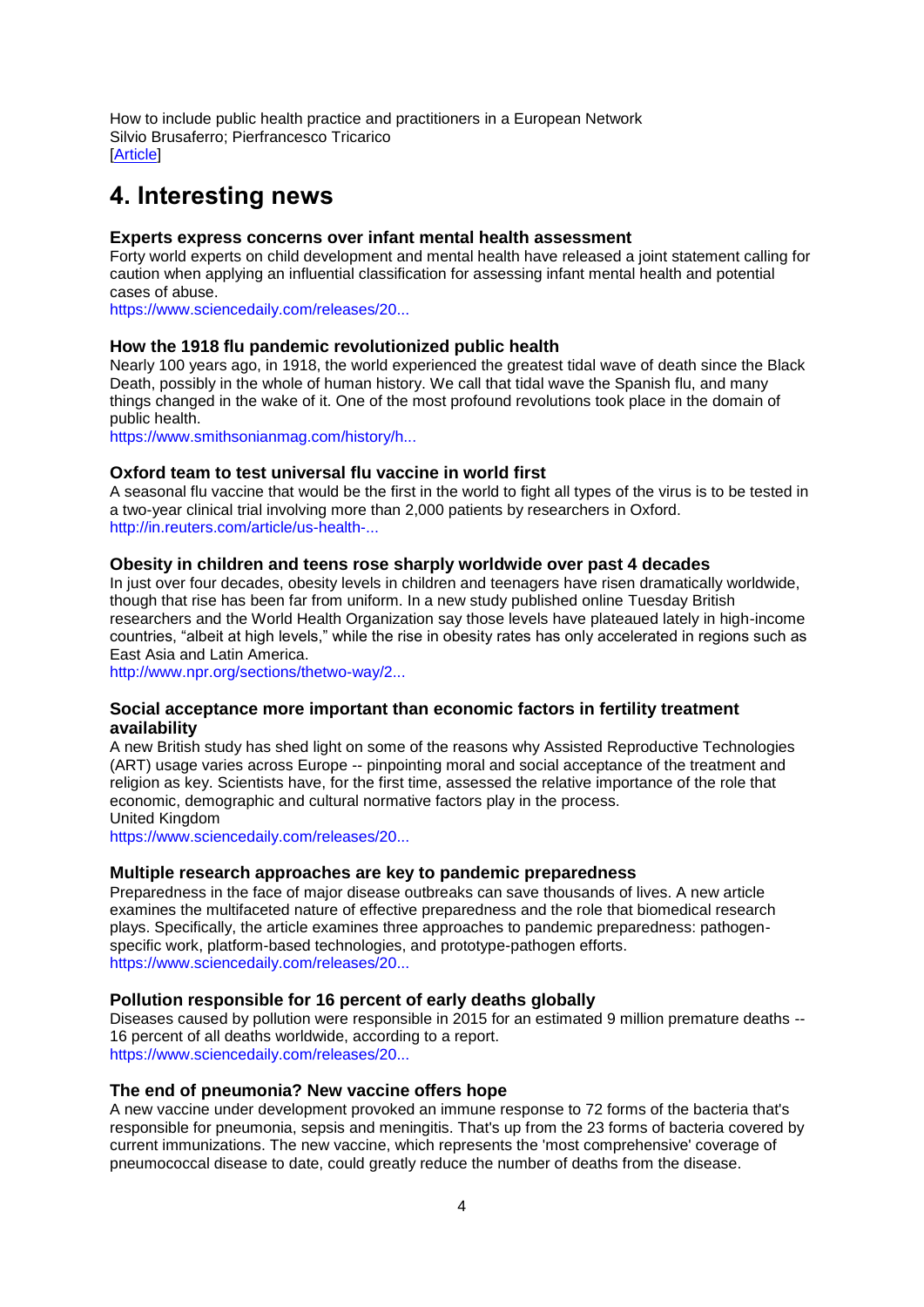[https://www.sciencedaily.com/releases/20...](https://www.sciencedaily.com/releases/2017/10/171020143811.htm?utm_source=feedburner&utm_medium=email&utm_campaign=Feed%3A+sciencedaily%2Fscience_society%2Fpublic_health+%28Public+Health+News+--+Scien)

# <span id="page-4-0"></span>**5. Upcoming courses and conferences**

GOING<sup>MINTERNATIONAL</sub></sup> Education, Training & Career

[Going International](http://www.goinginternational.eu/) is the first source for finding courses, seminars, congresses and other events in the fields of medicine & health. Going International is Europe's biggest service provider and information platform and serves as an interface between organisers and participants of events. Going International is an official partner of EUPHA.

| Title:                         | <b>European Scientific Conference on Applied Infectious Disease Epidemiology</b><br>(ESCAIDE)                                 |
|--------------------------------|-------------------------------------------------------------------------------------------------------------------------------|
|                                | Date / location: 6 Nov 2017 - 8 Nov 2017 / Stockholm, Sweden                                                                  |
| Organiser:                     | European Centre for Disease Prevention and Control (ECDC)                                                                     |
| Title:                         | 3rd World Congress on Nursing and Healthcare" (Nursing and Healthcare)                                                        |
| Date / location:               | 9 Nov 2017 - 11 Nov 2017 / Valencia, Spain                                                                                    |
| Organiser:                     | Scientific Federation, publisher of The Nursing and Healthcare journal                                                        |
| Title:                         | Acute respiratory pandemics: how to plan for and manage                                                                       |
|                                | Date / location: 9 Nov 2017 - 11 Nov 2017 / Amsterdam, Netherlands                                                            |
| Title:                         | 3rd World Congress on Public Health, Epidemiology and Nutrition                                                               |
|                                | Date / location: 13 Nov 2017 - 14 Nov 2017 / Osaka, Japan                                                                     |
| Organiser:                     | Public Health Congress 2017                                                                                                   |
|                                |                                                                                                                               |
| Title:                         | 3rd World Congress on Public Health, Nutrition and Epidemiology:                                                              |
|                                | <b>Strengthening Health Systems and Promoting Awareness</b>                                                                   |
| Date / location:<br>Organiser: | 13 Nov 2017 - 14 Nov 2017 / Osaka, Japan<br>ConferenceSeries                                                                  |
|                                |                                                                                                                               |
| Title:                         | International Symposium "Planetary Health - A Good Life For All?                                                              |
|                                | Date / location: 22 Nov 2017 - 23 Nov 2017 / Innsbruck, Austria                                                               |
| Organiser:                     | Management Center Innsbruck and University of Innsbruck                                                                       |
| Title:                         | Healthy aging at the crossroads: challenges and need for further action                                                       |
|                                | Date / location: 29 Nov 2017 - 1 Dec 2017 / Istanbul, Turkey                                                                  |
| Organiser:                     | <b>Healthy Community Association</b>                                                                                          |
| Title:                         | Istanbul Health Expo - 5th Medical Equipment Fair, Integrated Health                                                          |
|                                | <b>Services, International Health Congress and Symposiums</b><br>Date / location: 29 Nov 2017 - 2 Dec 2017 / Istanbul, Turkey |
| Organiser:                     | <b>Istanbul Health Expo</b>                                                                                                   |
|                                |                                                                                                                               |
| Title:                         | The Future of Ageing 2017: Transforming Tomorrow Today                                                                        |
| Date / location:               | 29 Nov 2017 / London, United Kingdom<br><b>International Longevity Centre</b>                                                 |
| Organiser:                     |                                                                                                                               |
| Title:                         | Shape the future of Diabetes: IDF congress 2017                                                                               |
|                                | Date / location: 4 Dec 2017 - 8 Dec 2017 / Abu Dhabi                                                                          |
| Organiser:                     | <b>International Diabetes Federation</b>                                                                                      |
| Title:                         | Pregnancy and programming and later risk of obesity                                                                           |
|                                | Date / location: 22 Jan 2018 / Frederiksberg, Denmark                                                                         |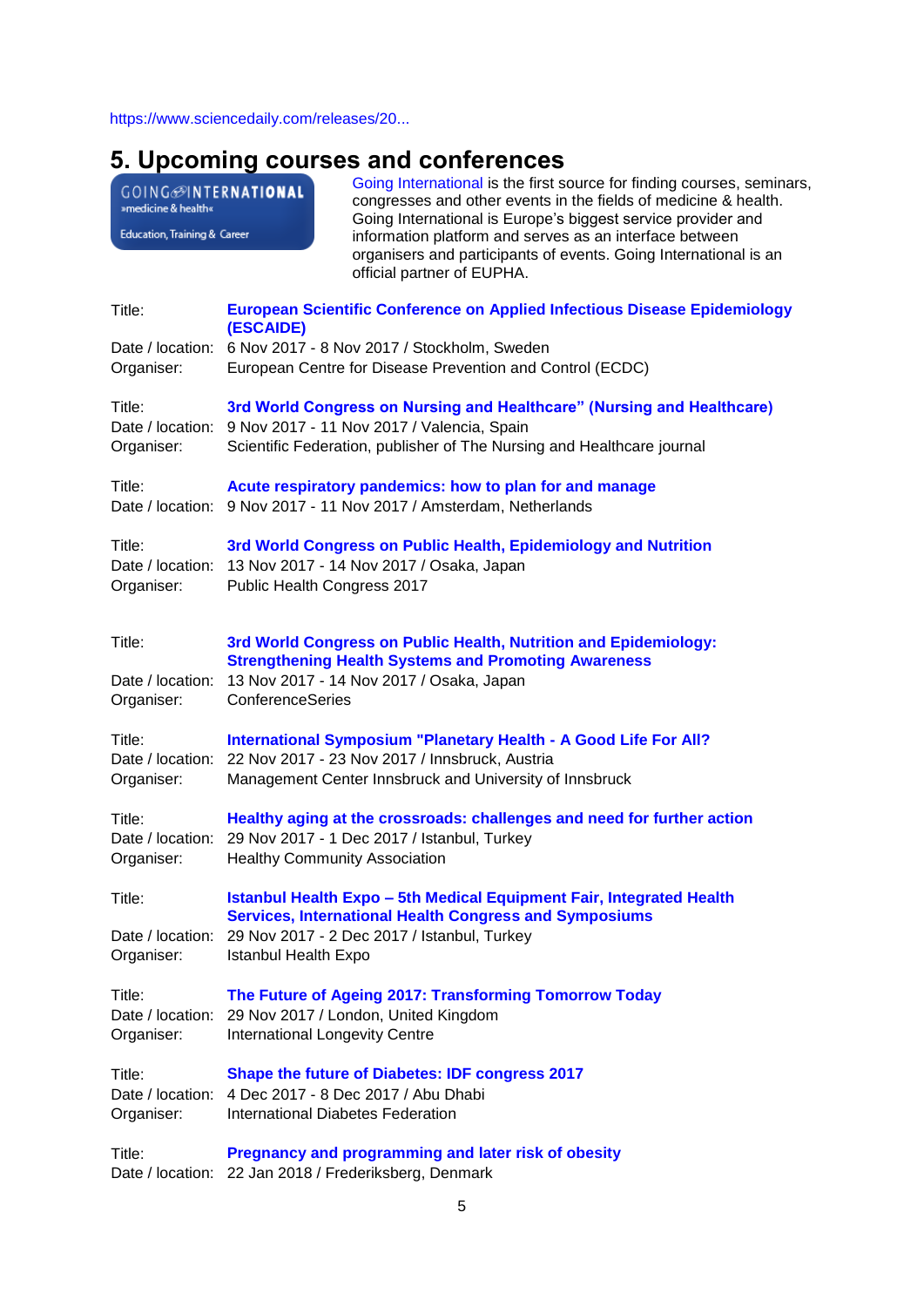| Organiser:                               | <b>Faculty of Health and Medical Sciences</b>                                                                                                                                                                                                           |
|------------------------------------------|---------------------------------------------------------------------------------------------------------------------------------------------------------------------------------------------------------------------------------------------------------|
| Title:<br>Date / location:<br>Organiser: | <b>Health Economics for Public Health Practice and Research</b><br>19 Mar 2018 - 21 Mar 2018 / Bangor, United Kingdom<br><b>Bangor University</b>                                                                                                       |
| Title:<br>Date / location:<br>Organiser: | <b>International Symposium on Global Health</b><br>7 May 2018 - 8 May 2018 / Athens, Greece<br><b>ATINER</b>                                                                                                                                            |
| Title:                                   | 1st World Congress on Migration, Ethnicity, Race and Health - Diversity and<br>health                                                                                                                                                                   |
| Date / location:                         | 17 May 2018 - 19 May 2018 / Edinburgh, Scotland                                                                                                                                                                                                         |
| Title:                                   | 26th International Conference on Health Promoting Hospitals and Health<br><b>Services</b>                                                                                                                                                               |
| Date / location:<br>Organiser:           | 6 Jun 2018 - 8 Jun 2018 / Bologna, Italy<br>Italian regional HPH network Emilia-Romagna together with WHO Collaborating<br>Centre for Health Promotion in Hospitals and Health Care at Gesundheit Österreich<br>GmbH (Austrian Public Health Institute) |
| Title:                                   | 27 Summer course Europan Training Consortium Public healt and health<br>promotion                                                                                                                                                                       |
| Organiser:                               | Date / location: 15 Jul 2018 - 27 Jul 2018 / Perugia, Italy<br>Experimental Center for Health Promotion and Education (CeSPES)                                                                                                                          |
| Title:<br>Organiser:                     | <b>Law Enforcement and Public Health Conference 2018</b><br>Date / location: 21 Oct 2018 - 24 Oct 2018 / Toronto, Canada<br><b>GLEPHA</b>                                                                                                               |
| Title:<br>Date / location:<br>Organiser: | The future of healthy living<br>19 Jan 2019 / Salford, United Kingdom<br>University of Salford                                                                                                                                                          |

## <span id="page-5-0"></span>**6. Interesting publications**

**Working people with type 1 diabetes in the Finnish population** [https://bmcpublichealth.biomedcentral.co...](https://bmcpublichealth.biomedcentral.com/articles/10.1186/s12889-017-4723-8)

**Assessment of fidelity in individual level behaviour change interventions promoting physical activity among adults: a systematic review** [https://bmcpublichealth.biomedcentral.co...](https://bmcpublichealth.biomedcentral.com/articles/10.1186/s12889-017-4778-6)

**Contextual influences on physical activity and eating habits -options for action on the community level**

[https://bmcpublichealth.biomedcentral.co...](https://bmcpublichealth.biomedcentral.com/articles/10.1186/s12889-017-4790-x)

**Risk of psychological ill health and methods of organisational downsizing: a cross-sectional survey in four European countries** [https://bmcpublichealth.biomedcentral.co...](https://bmcpublichealth.biomedcentral.com/articles/10.1186/s12889-017-4789-3)

**Association of informal caregiving with body mass index and frequency of sporting activities: evidence of a population-based study in Germany** [https://bmcpublichealth.biomedcentral.co...](https://bmcpublichealth.biomedcentral.com/articles/10.1186/s12889-017-4786-6)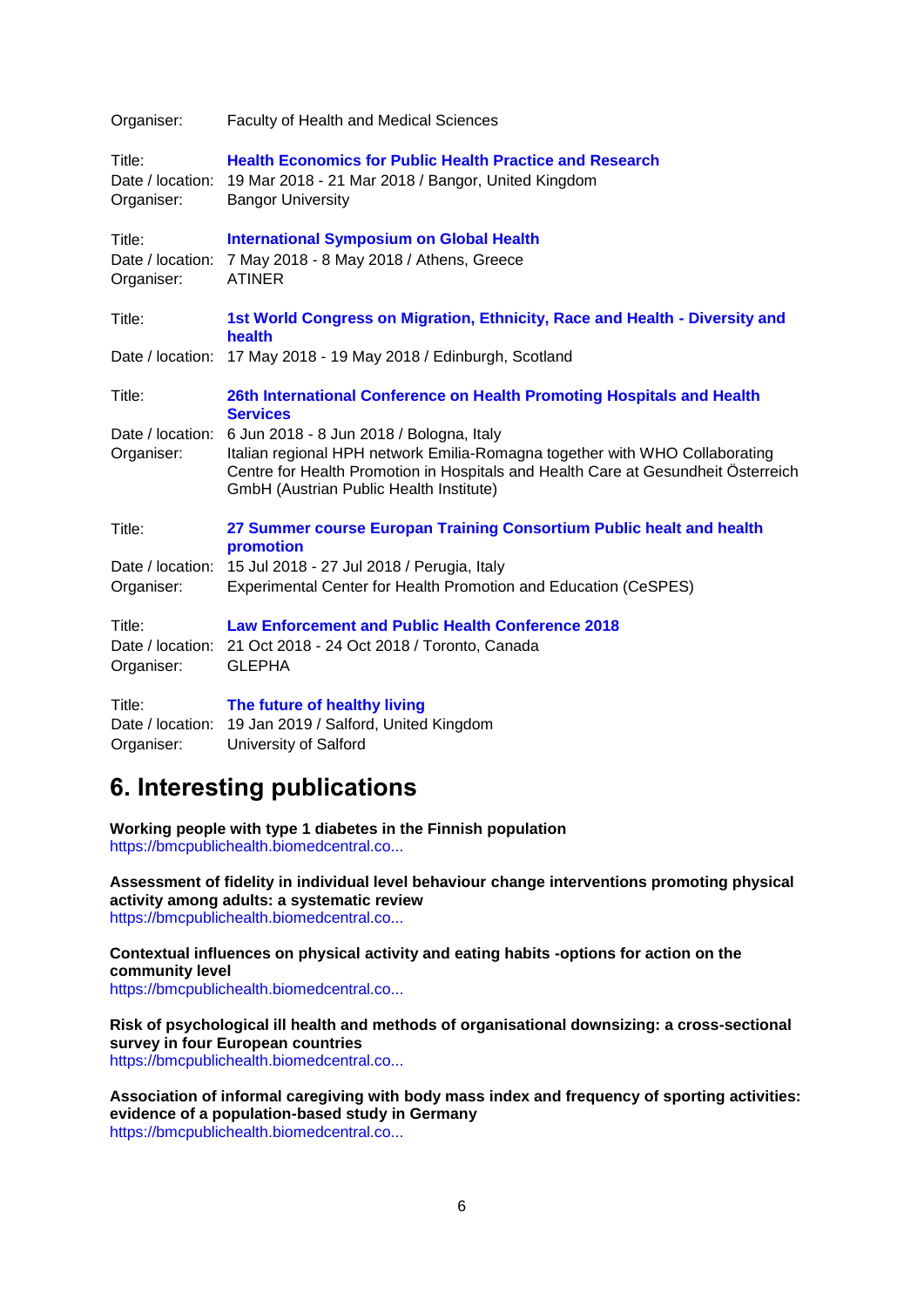**How effective are family-based and institutional nutrition interventions in improving children's diet and health? A systematic review**

[https://bmcpublichealth.biomedcentral.co...](https://bmcpublichealth.biomedcentral.com/articles/10.1186/s12889-017-4795-5)

**A global survey on occupational health services in selected international commission on occupational health (ICOH) member countries** [https://bmcpublichealth.biomedcentral.co...](https://bmcpublichealth.biomedcentral.com/articles/10.1186/s12889-017-4800-z)

**Socioeconomic inequalities in suicide mortality before and after the economic recession in Spain**

[https://bmcpublichealth.biomedcentral.co...](https://bmcpublichealth.biomedcentral.com/articles/10.1186/s12889-017-4777-7)

## **Socioeconomic inequalities in health among Swedish adolescents - adding the subjective perspective**

[https://bmcpublichealth.biomedcentral.co...](https://bmcpublichealth.biomedcentral.com/articles/10.1186/s12889-017-4863-x)

**Exploring the impact of the care sport connector in the Netherlands** [https://bmcpublichealth.biomedcentral.co...](https://bmcpublichealth.biomedcentral.com/articles/10.1186/s12889-017-4830-6)

**A push for public health: the effect of e-bikes on physical activity levels** [https://bmcpublichealth.biomedcentral.co...](https://bmcpublichealth.biomedcentral.com/articles/10.1186/s12889-017-4817-3)

# <span id="page-6-0"></span>**7. European Commission news**

## **eHealthTallinn 2017: 'Health in the Digital Society. Digital Society for Health'**

This EU conference, held 16-18 October in Tallinn, focused on how digital technologies and wider use of health data are changing our lives and the ways of healthcare. It showed already existing digital health solutions, use-cases and technologies to demonstrate that value-adding citizen-centric health services and systems are the reality and the future has already arrived. [More information.](https://ec.europa.eu/digital-single-market/en/news/ehealthtallinn-2017-health-digital-society-digital-society-health)

### **Re-Health 2 - Implementation of the Personal Health Record as a tool for integration of refugees in EU health systems**

Implemented by the International Organization for Migration, this project, co-funded by the EU Health Programme, aims to test further use of the Personal Health Record tool, intended to help integrate migrants and refugees in EU health systems. [Read more...](http://re-health.eea.iom.int/re-health2)

## **Third Health Programme (2014-2020): Mid-term review shows major progress in improving cooperation in health and healthcare**

Most notably, the Commission has helped to:

- establish 24 European Reference Networks for rare disease patients who can now benefit from the best expertise available in Europe,
- increase Member States' capacity-building potential to respond to outbreaks such as Ebola and Zika viruses,
- and strengthen the EU's migration policy by helping EU countries cope with the health needs of migrants and refugees and training health professionals and support staff.

More information: [Report on the mid-term evaluation](https://ec.europa.eu/health/programme/policy/2014-2020/midterm_evaluation_en)

## **Vaccination, EU Health Award**

The European Commissioner for Health and Food Safety, Vytenis Andriukaitis, announced the 10 initiatives that have made it on the shortlist for the EU Health Award for NGOs 2017, which aims to reward Non-Governmental Organisations that have contributed to a higher level of public health in the EU through promoting vaccination.

[More information.](http://ec.europa.eu/newsroom/sante/newsletter-specific-archive-issue.cfm?newsletter_service_id=327andnewsletter_issue_id=5439andpage=1andfullDate=Sat%2010%20Jun%202017andlang=default)